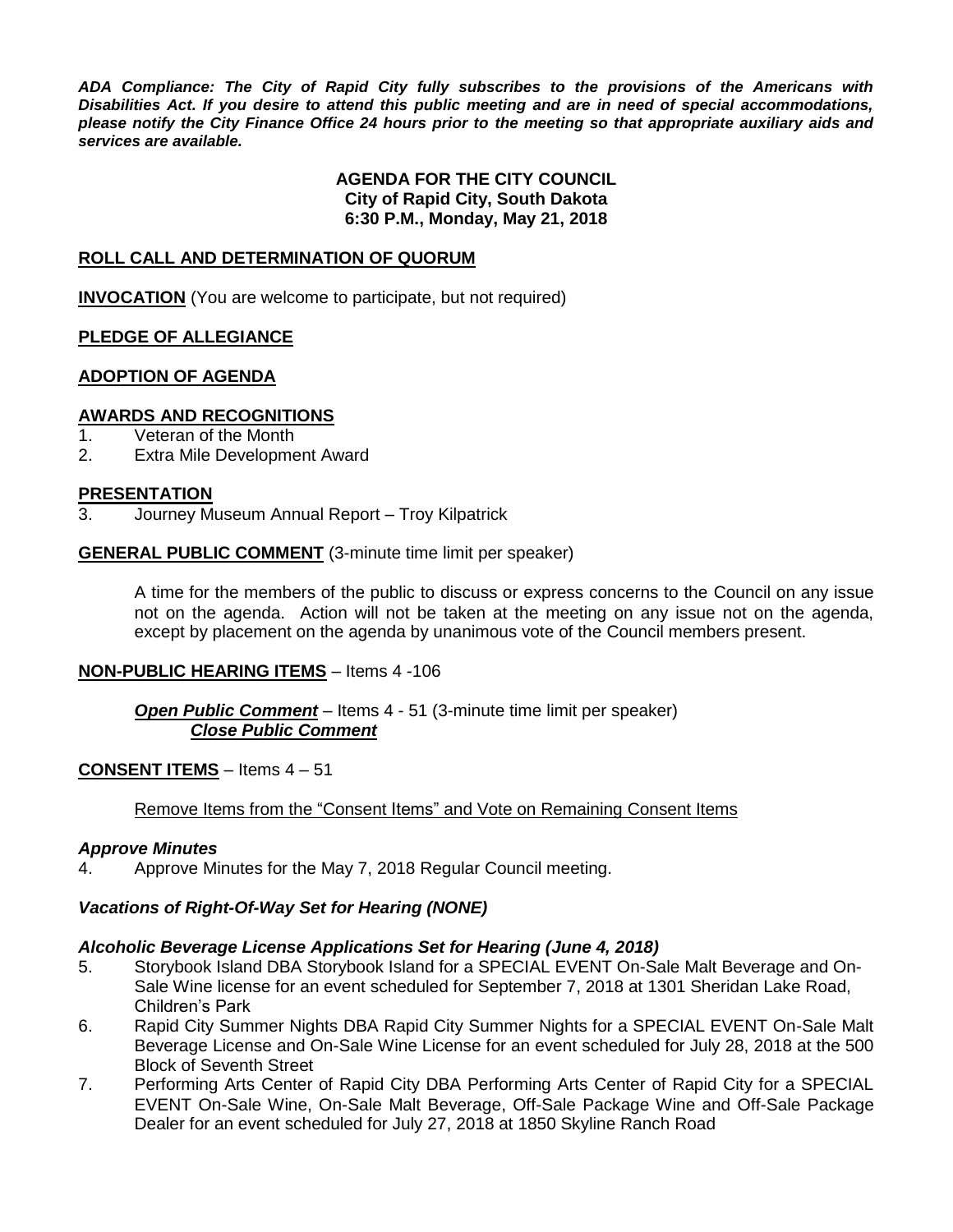## *Alcoholic Beverage License Applications "Renewals" Set for Hearing (June 4, 2018) – Items 8-27*

#### **New 2018-2019 Retail (on-off sale malt beverage and on-off sale South Dakota farm wines) License**

#### *Previously licensed as: Package (off sale) Malt Beverage License (PB)*

- 8. Dakotah Steakhouse LLC dba Dakotah Steakhouse, 1325 N Elk Vale Road (PB-21342)
- 9. LaCrosse Hospitality Management LLC dba Ramada, 1902 N LaCrosse Street (PB-20941)
- 10. B & L Inc dba Liquor Mart, 655 Mountain View Road (PB-1351)
- 11. B & L Inc dba Boyds Liquor Mart, 909 E St Patrick Street Ste 1 (PB-1369)
- 12. Jim Buchli dba Rushmore Sinclair, 2420 Mt. Rushmore Road (PB-1505)
- 13. I-90 Service Center Inc dba I-90 Service Center, 2213 N LaCrosse Street (PB-1737)
- 14. Bobs Amoco Inc dba Bobs Amoco, 721 Mount Rushmore Road (PB-19951)
- 15. Holiday Station Stores, LLC dba Holiday #456, 35 Omaha Street (PB-23322)
- 16. Holiday Station Stores, LLC dba Holiday #449, 1846 Eglin Street (PB-22650)
- 17. Dolgen Midwest, LLC dba Dollar General #18267, 1137 E Saint Patrick Street (PB-24692)
- 18. Mini Mart Inc dba Loaf 'N Jug #444, 1627 Mt. Rushmore Road (PB-1696)
- 19. Mini Mart Inc dba Loaf 'N Jug #446, 2700 E Highway 44 (PB-1742)
- 20. Mini Mart Inc dba Loaf 'N Jug #443, 3106 W Main Street (PB-1654)
- 21. Mini Mart Inc dba Loaf 'N Jug #447, 1601 N Haines Ave (PB-1778)

# *Previously licensed as: Package (off sale malt beverage and off sale South Dakota farm wine) License (PF)*

- 22. Black Hills Badlands & Lakes Assoc dba Black Hills Visitor Information Ctr, 1851 Discovery Circle (PF-19621)
- 23. Sodaco Inc dba Baymont Inn & Suites, 4040 Cheyenne Boulevard (PF-23878)
- 24. Mostly chocolates llc dba Mostly chocolates, 1919 Mount Rushmore Road (PF-23368)
- 25. Fancies Flowers & Gifts Inc. dba Fancies Flowers & Gifts, 1301 Mt. Rushmore Road (PF-8164)
- 26. Victoria's Garden LLC dba Victoria's Garden LLC, 320  $7<sup>th</sup>$  Street (PF-24502)
- 27. Microtel Chrisbro, LLC dba Microtel Inn & Suites, 1740 Rapp Street (PF-25086)

## *Public Works Committee Consent Items*

- 28. PW051518-03 Approve Change Order 1F to RCS Construction, Inc. for Meadowbrook Golf Course Restroom, Project No. 2397, in the amount of \$2,028.21.
- 29. PW051518-04 Authorize Staff to Advertise for Bids for ADA Compliance Project 5th Street and New York Street, Project No. 15-2311 / CIP No. 50761. Estimated Cost: \$155,000.00.
- 30. PW051518-05 Authorize Mayor and Finance Officer to Sign Amendment No. 1 to the Agreement between the City of Rapid City and Dakota Pump, Inc. for Red Rock Booster Pump Station Upgrades - SCADA Integration, Project No. 14-2177 / CIP No. 50812 as a no cost change amendment.
- 31. PW051518-06 Authorize Mayor and Finance Officer to Sign an Agreement Between the City of Rapid City and Greg Whalen for Construction of a Public Water Main along Krebs Drive.
- 32. PW051518-07 Authorize Mayor and Finance Officer to Sign an Agreement between the City of Rapid City and Greg Whalen for Oversize Water Main Cost Reimbursement, not to exceed \$14,305.00.
- 33. PW051518-08 Authorize Mayor and Finance Officer to Sign Amendment No. 1 Final to the Agreement between the City of Rapid City and Dakota Pump, Inc. for Water Distribution Supervisory Control and Data Acquisition (SCADA) Improvements – Implementation Phase, Project No. 14-2218 / CIP No. 51094 in the amount of \$38,842.00.
- 34. PW051518-09 Authorize Mayor and Finance Officer to Sign an Infill Agreement between the City of Rapid City and the State of South Dakota for the construction of public improvements in a portion of Knutson Lane.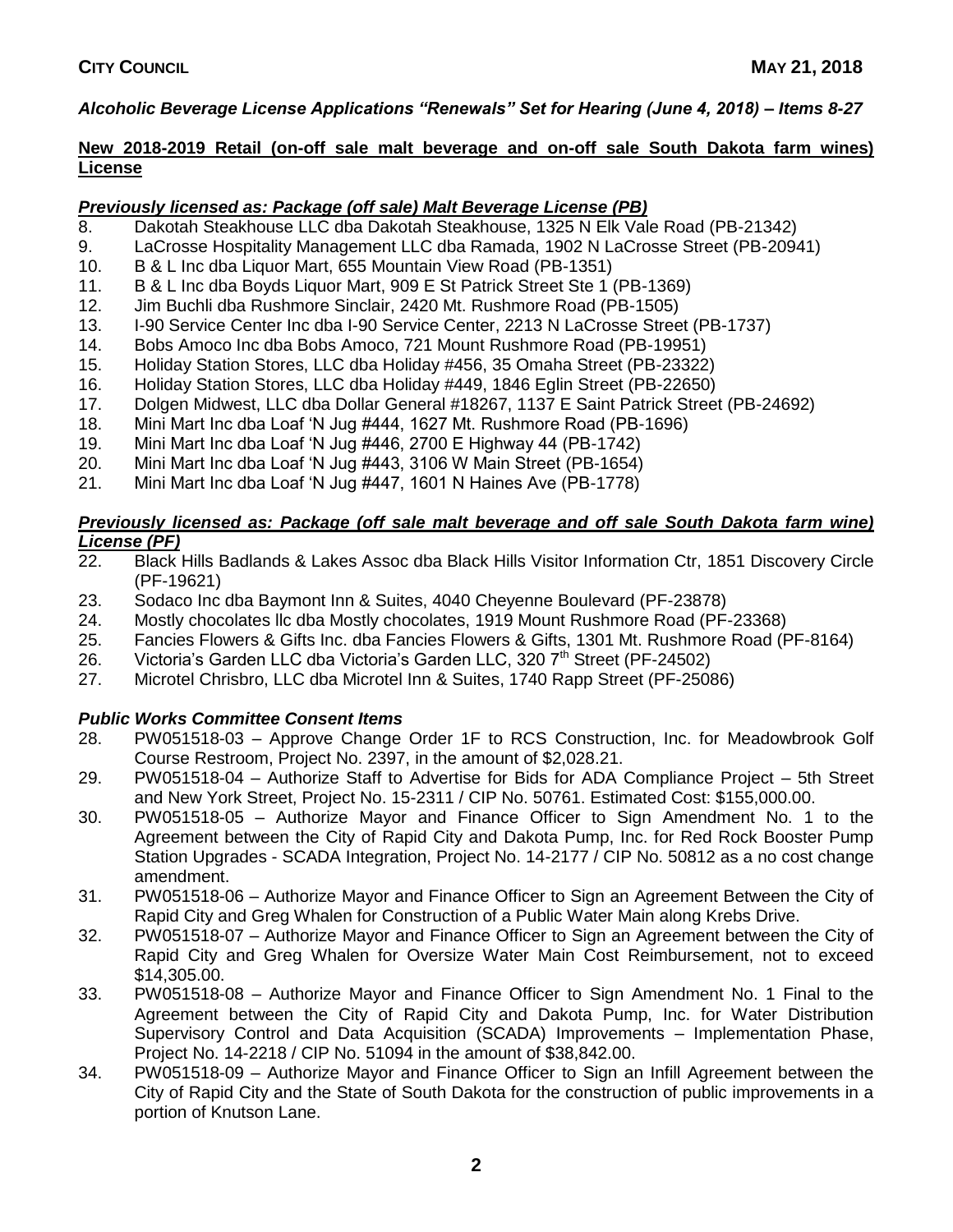- 35. PW051518-11 Authorize Mayor and Finance Officer to Sign Amendment No. 2 to the Agreement between the City of Rapid City and Banner Associates, Inc. for the Rapid City Regional Airport Water Transmission Main Loop, Project No 11-1992 / CIP No. 50892 in the amount of \$52,770.00.
- 36. PW051518-12 Authorize Staff to Purchase One (1) 2018 Dodge Ram 2500 4x4 Pickup for Traffic Operations from Liberty Superstore matching State Bid Contract #17149. Estimated Cost: \$26,435.00.
- 37. PW051518-13 Approve a Request from Shaun Clauson on Behalf of Mike and Karen McGuigan for a Variance to Waive the Requirement to Install Sidewalk per City Ordinance 12.08.060 along Pinedale Heights Drive adjacent to the property located at 5173 Pinedale Heights Drive.
- 38. PW051518-14 Approve a Request from RJ Elliott for a Variance to Waive the Requirement to Install Sidewalk per City Ordinance 12.08.060 on South Berry Pine Road adjacent to the property located at 629 South Berry Pine Road.
- 39. PW051518-15 Authorize Staff to Seek Proposals for Engineering Services for Rapid City Landfill Permit 2018, Project No. 18-2448 / CIP No. 51202. Estimated Cost: \$175,000.00.
- 40. PW051518-16 Approve Change Order No. 1 to RimFlow, Inc. for Parkview Pool Coping Repair Project PR18-6108, for an increase in the amount of \$4,250.00.

41. 17VR009 - Boulevard Addition – Approve a request by Fisk Land Surveying & Consulting Engineers, Inc. for Northwestern Engineering Company, Harney Lumber Company and The Robford Company, LLC for a Vacation of Right-of-Way for property more generally described as being located on the north side of Kansas City Street west of West Street.

## *\*\*Item 41 was mistakenly placed on this agenda. It is set for hearing on June 4, 2018\*\**

- 42. PW051518-01 Confirm the new appointment of Eric Ottenbacher (Alternate #2) to the Planning Commission to fill the unexpired term of Kim Schmidt.
- 43. PW051518-02 Authorize Mayor and Finance Officer to Sign a three (3) year Marketing Agreement with the National League of Cities affiliate Service Line Warranties of America for optional residential sewer and water line warranties.
- 44. PW051518-10 Authorize Mayor and Finance Officer to Sign a Covenant and Release and Hold Harmless Agreement between the City of Rapid City and Mollers Limited Partnership regarding a non-conforming sewer service line.

## *Legal & Finance Committee Consent Items*

- 45. LF051618-02 Authorize Staff to Purchase Three (3) Vehicles Off State Bid from Billion Auto and McKie Ford to Replace One (1) Totaled Patrol Car and Two (2) for the New Quality of Life Unit in the Police Department Fleet for the Total Amount of \$89,238.00
- 46. Acknowledge the Following Volunteers for Worker's Compensation Purposes: Darrel Rise (RSVP+), Tim Rosene (RSVP+)
- 47. LF051618-01 Approve Resolution No. 2018-037 a Resolution Declaring Miscellaneous Personal Property Surplus
- 48. LF051618-04 Acknowledge March 2018 Sales Tax Report

## *CIP Committee Consent Items (NONE)*

#### *Community Development Department Consent Items (NONE)*

#### *Bid Award Consent Items*

- 49. CC052118-02.1 Approve award of Total Base Bid for Braeburn Dog Park Parking Lot, Project No. 18-2407 opened on May 15, 2018 to the lowest responsible bidder, Simon Contractors of South Dakota, Inc. in the amount of \$35,998.45.
- 50. CC052118-02.2 Approve award of Total Base Bid for Mt. View Cemetery and Mt. Calvary Cemetery Improvements, Project No. 18-2409 opened on May 15, 2018 to the lowest responsible bidder, Simon Contractors of South Dakota, Inc. in the amount of \$291,845.00.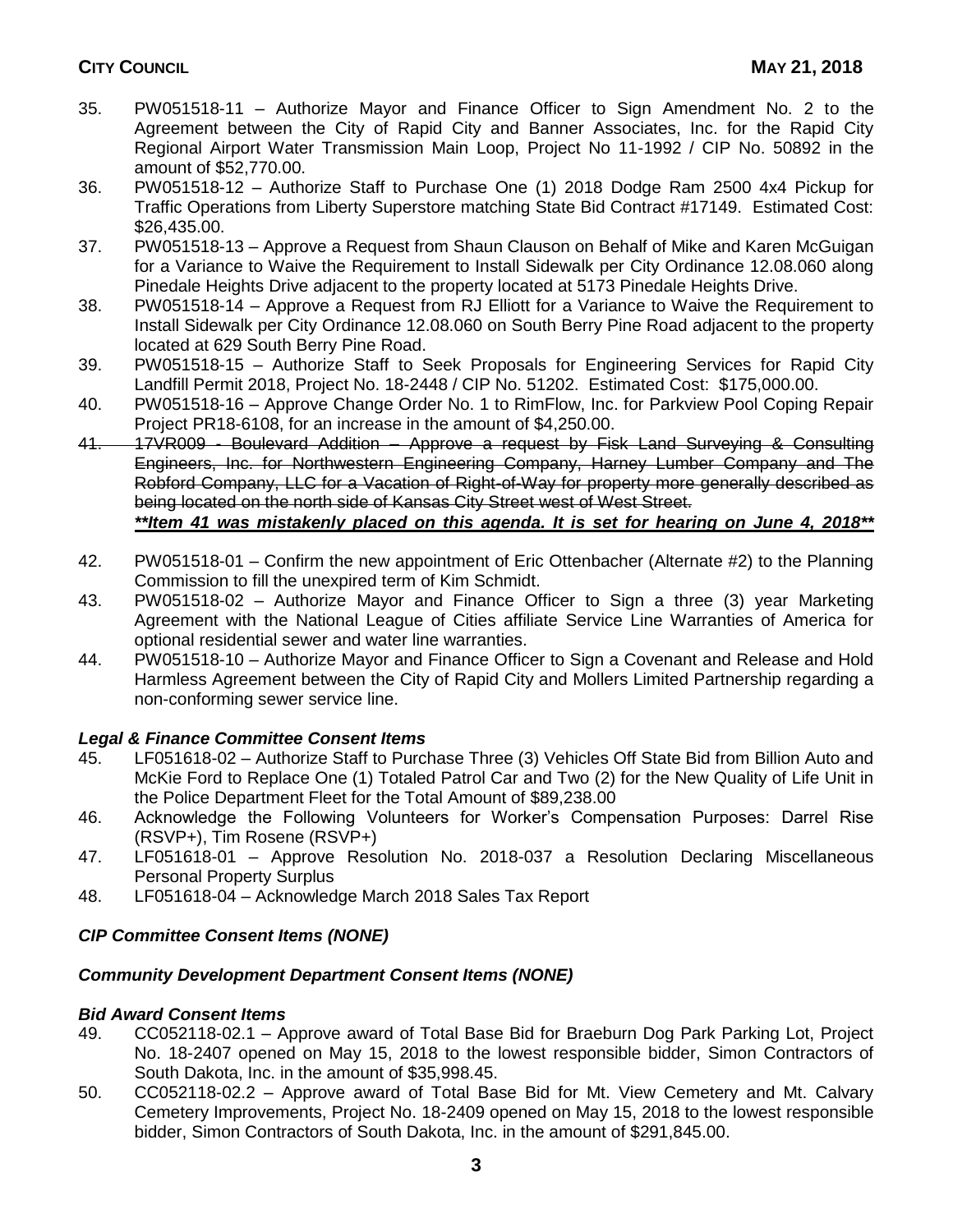## **CITY COUNCIL MAY 21, 2018**

51. CC052118-02.3 – Bid Award Recommendation for Odor Control Chemical opened on May 15, 2018 to Hawkins Inc. for \$2.83 / gallon

END OF CONSENT ITEMS

### **NON-CONSENT ITEMS** – Items 52 – 106

#### *Open Public Comment* – Items 52 – 106 (3-minute time limit per speaker) *Close Public Comment*

#### *Ordinances*

52. LF050218-10 – Second Reading, Ordinance 6251, an Ordinance to Amend Provisions Concerning the Planning Commission by Amending Chapter 2.60 of the Rapid City Municipal Code.

#### **Recommendation: Approve**

53. LF050218-03 – Second Reading, Ordinance 6248, an Ordinance Regarding Supplemental Appropriation #3 for 2018.

#### **Recommendation: Approve**

54. LF051618-03 – First Reading, Ordinance 6257, an Ordinance to Amend Chapter 5.12 of the Rapid City Municipal Code to Incorporate Changes to State Law Regarding Alcoholic Beverages. **Recommendation: Approve**

#### *Public Works Committee Items*

55. PW031318-15 – Request funding to construct an approximately 1,400 ft. collector street to provide access to a proposed 175 acre residential subdivision located south of Catron Blvd. and east of Wellington Drive. Estimated cost of \$1,500,000. (This item was continued from the May 7, 2018 City Council Meeting.)

#### **Recommendation: Send to Council without Recommendation**

#### *Legal & Finance Committee Items (NONE)*

#### *CIP Committee Items (NONE)*

#### *Community Development Department Items*

56. 18AN001 – Approve a Request by the City of Rapid City to Consider an Application for a Resolution of Intent to Annex Prairie Acres South Mobile Home Park a Property Generally Described as Being Located North of Seger Drive, East of 143rd Avenue, West of Dyess Avenue. **Recommendation: Approve 4-1 with Drury voting no.** 

#### *Other Board, Commission & Committee Items (NONE)*

#### *Bid Awards (NONE)*

# *Alcoholic Beverage License Applications – Renewals (Items 57 – 106)* **2018-2019 Retail (on-off sale) Malt Beverage License Renewals NO Video Lottery**

- 57. LaCosta LLC dba LaCosta Mexican Restaurant, 603 Omaha Street (RB-23973)
- 58. West Dakota Improv LLC dba West Dakota Improv LLC, 632 ½ St. Joseph Street (RB-23217)
- 59. Dakota Point Brewing LLC dba Dakota Point Brewing, 405 Canal St, Suite 1200 (RB-24991)
- 60. Frankie's LLC dba Thirsty's, 819 Main Street (RB-24529)
- 61. Two Lefties and Panchos Mexican Grill LLC dba Pancheros Mexican Grill, 1221 W Omaha Street (RB-2520)
- 62. Piesanos Pacchia Inc. dba Piesano's Pacchia, 3618 Canyon Lake Drive #121 (RB-3045)
- 63. 168 Inc dba China Luck Chinese Cuisine, 740 Mountain View Road (RB-3213)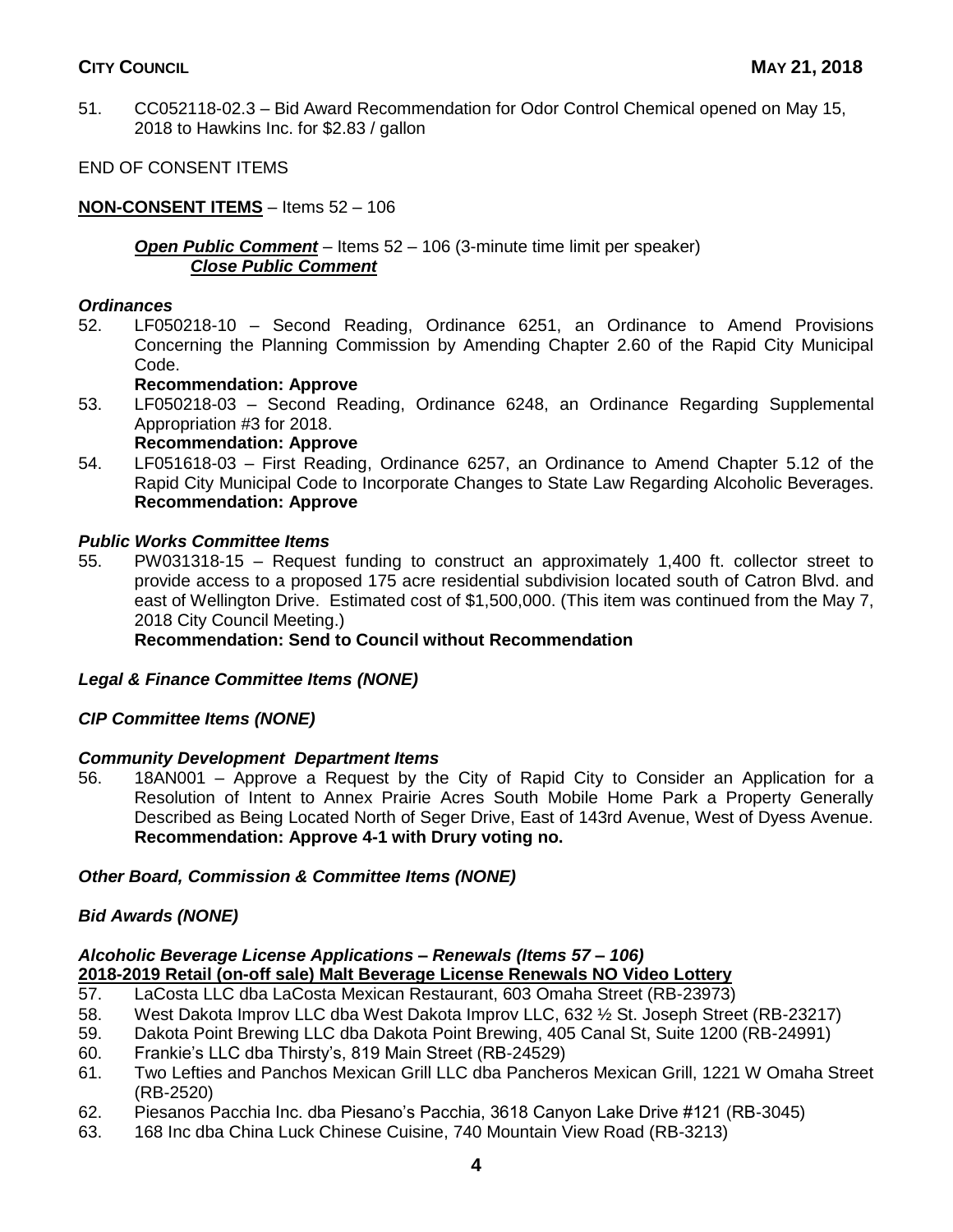- 64. Botticellis Ristorante Italiano Inc dba Botticellis Ristorante Italiano, 523 Main Street (RB-3444)
- 65. Diamond Hospitality LLC dba Howard Johnson Inn & Suites, 950 North Street (RB-3501)
- 66. City of Rapid City dba Rushmore Plaza Civic Center, 444 N Mt Rushmore Road (RB-3674)
- 67. Black Hills Coffee Company dba Stonewalls Espresso Café & Pizza; 5955 S Highway 16 Ste. G (RB-3913)
- 68. D & S Time Square Inc dba Breakroom Billiards, 355 11<sup>th</sup> Street (RB-21992)
- 69. Atlantis LLC dba Watiki Indoor Waterpark Resort, 1314 N Elk Vale Road (RB-2049)
- 70. PT Operations LLC dba Philly Teds Cheezsteaks at Main St Square, 502 Main Street (RB-23255)
- 71. Mai T Goodsell dba Saigon Restaurant, 221 E North Street (RB-2253)
- 72. Black Hills Works Foundation Inc dba Suzie Cappa Art Center, 722 St. Joseph Street (RB-22439)
- 73. Joaquin Martinez Martinez dba El Sombrero Mexican Restaurant, 1012 E North Street Ste A (RB-21038)
- 74. Lori Eggersgluess dba Mystique Edge Day Spa & Salon, 318 Mt Rushmore Rd Ste E (RB-21270)
- 75. The Garage LLC dba The Garage, 402 St. Joseph Street (RB-21672)
- 76. Rapid City/BH Lodging LLC dba Cambria Suites, 3333 Outfitters Road (RB-19950)
- 77. Canvas 2 Paint Inc dba Canvas 2 Paint, 632 St. Joseph Street (RB-20531)
- 78. K & P LLC dba Hay Camp Brewing Company, 601 Kansas City Street (RB-20940)
- 79. S & Y Inc dba Golden Phoenix Restaurant, 2421 W Main Street (RB-2973)
- 80. Platinum Restaurant Group, Inc. dba Marco's Pizza #3019, 3625 Jackson Boulevard (RB-19197)
- 81. Dakota Slice LLC dba Blaze Pizza, 1325 Eglin Street Suite 100 (RB-21252)
- 82. Golden Fortune Inc dba Golden Fortune Inc, 1118 E North Street (RB-2979)
- 83. Platinum Restaurant Group Inc dba Marcos Pizza #4010, 4040 Cheyenne Blvd Ste A (RB-20789)
- 84. Everest Cuisine LLC dba Everest Cuisine, 2328 W Main Street (RB-20214)
- 85. Dadah Kids Corp dba Pauly's Pizzeria & Sub Co, 1624 E St Patrick St #101 (RB-2132)
- 86. 33-7 Worldwide LLC dba The Man Salon Rapid City West, 2335 West Main Street Ste. 220 (RB-24577)
- 87. Dakota Slice LLC dba Blaze Pizza, 515 Mountain View Road (RB-24531)
- 88. Adelaide Inc dba Juniper, 5734 Sheridan Lake Rd. Ste. 207 (RB-20150)
- 89. Essence of Coffee LLC dba Essence of Coffee, 908 Main Street (RB-2082)
- 90. Essence of Coffee LLC dba Essence of Coffee, 5509 Bendt Dr. #305 (RB-21331)
- 91. Rapid 168 Inc dba Hong Kong Buffett, 927 E North Street (RB-2916)
- 92. Josefina S Leui dba Ichiban, 1109 A W Omaha Street (RB-3234)
- 93. Lybecks Twenty-First Century Inc dba Shenanigans Casino, 3788 E Highway 44 (RB-3769)
- 94. City of Rapid City dba Executive Golf Course, 1136 Executive Drive (RB-19198)
- 95. Chrisbro LLC dba Hampton Inn, 1720 Rapp Street (RB-3861)
- 96. LaCosta LLC dba Lacosta Mexican Restaurant, 603 Omaha Street (RB-23943)
- 97. Someones in the Kitchen Inc. dba Someones in the Kitchen, 2210 Haines Avenue (RB-20088)

## **2018-2019 Retail (on-off sale) Malt Beverage License Renewals With Video Lottery**

- 98. Robbinsdale entertainment Center LLC dba Nu Casino, 803 E St. Patrick St. (RB-2809)
- 99. Frankie's LLC dba Thirsty's, 819 Main Street, (RB-2958) Inactive
- 100. Continental Leisure Inc. dba Carousel Casino, 2050 W Main Street #2A (RB-2951)
- 101. Rapid City Elks Club dba Elks Lodge #1187, 3333 E 39<sup>th</sup> Street (RB-2957)
- 102. Bach Investment Inc. dba Hideaway Casino, 1575 N LaCrosse Street Ste. D (RB-2962)
- 103. Robbinsdale Entertainment Center LLC dba 805 E St. Patrick Street (RB-2975)
- 104. Colonial House Inc. dba Colonial House, 2315 Mount Rushmore Road (RB-3023)
- 105. Continental Leisure Inc. dba Carousel Casino, 2050 W Main Street #2-B (RB-3518)
- 106. Poker Joe's Inc. dba Poker Joe's, 211 Cambell Street (RB-3543)

## *Council Items & Liaison Reports (NONE)*

Reconsideration Notices Motion for Delivery of Items from Committee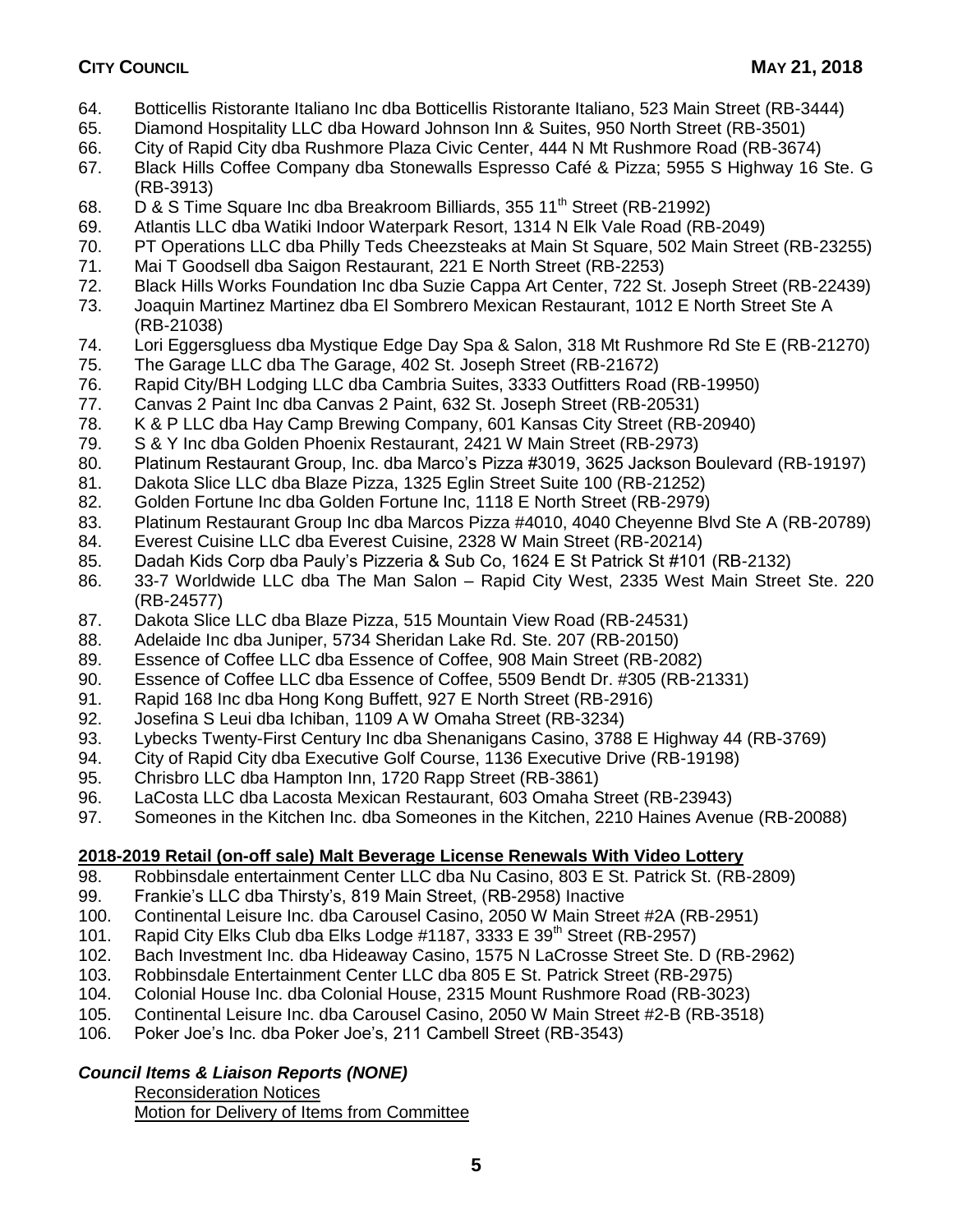## *Appeals (NONE)*

*Planning Commission Appeals License Appeals Sign Code Appeals Other Appeals Heard by the Council*

## **PUBLIC HEARING ITEMS** – Items 107 – 151

*Open Public Hearing (comment)* - *Items 107 – 151* (3-minute time limit per speaker) *Close Public Hearing (comment)* - *Items 107 – 151*

## **CONSENT PUBLIC HEARING ITEMS** – Items 107 – 148

Remove Items from the "Consent Public Hearing Items" and Vote on Remaining Consent Items

## *Community Development Department Items (NONE)*

## *Alcohol Licenses – (Items 107 – 148)*

- 107. City of Rapid City DBA Executive Golf Course (Black Hills Mountain Fest) for a SPECIAL EVENT On-Sale Malt Beverage license for an event scheduled for June 15-17, 2018 at Tract 17 less Lot H1 of Rapid City Greenway Tract, Section 34 & 35
- 108. W Rapid City Ventures LP DBA Minerva's Bar & Restaurant, 2111 N. LaCrosse Street for a Retail (on-off sale) Malt Beverage with SD Lottery License TRANSFER from W Rapid City Ventures LP DBA Oakleaf Beer Garden, 2111 N. LaCrosse Street
- 109. Black Sheep Group LLC DBA Harriet Café, 329 Main Street Suite 2 for a Retail (on-off sale) Malt Beverage License and Retail (on-off sale) Wine License TRANSFER from Green Bean LLC DBA Harriet Café, 329 Main Street Suite 2
- 110. Late Harvest Inc. dba Tally's Silver Spoon, 530  $6<sup>th</sup>$  St. Renewal (RB-2190)

### **New 2018-2019 Retail (on-off sale malt beverage and on-off sale South Dakota farm wines) License**

## *Previously licensed as: Package (off sale) Malt Beverage License (PB)*

- 111. Nash Finch Company dba Family Fare #253, 1516 E St. Patrick St. (PB-1563)
- 112. Big D Oil Co dba Big D Oil #45, 251 Stumer Rd. (PB-21114)
- 113. Big D Oil Co dba Big D Oil Co Store #42, 850 E North St. (PB-1430)
- 114. Big D Oil Co dba Big D Oil Co Store #41, 1160 LaCrosse St. (PB-1564)
- 115. Big D Oil Co dba Big D Oil Co #24, 3010 W Main St. (PB20310)
- 116. Big D Oil Co dba Big D Oil Co #22, 49 E Omaha St. (PB-19195)
- 117. Big D Oil Co dba Big D Oil Co #17, 3540 Sturgis Rd. (PB-1320)
- 118. Big D Oil Co dba Big D Oil Co #8, 2303 Jackson Blvd. (PB-1575)
- 119. Big D Oil Co dba Big D Oil Co #4, 1507 E St. Patrick St. (PB-19196)
- 120. Black Hawk Oil Inc. dba BJ's St. Pat, 701 E St. Patrick St. (PB-1611)
- 121. Moyle Petroleum Company dba Orchard Meadows Common Cents #109, 3501 E Highway 44 (PB-22932)
- 122. Fresh Start Convenience Stores Inc. dba Fresh Start Convenience Stores, Inc., 2215 Haines Ave. (PB-1335)
- 123. Fresh Start Convenience Stores Inc. dba Fresh Start Convenience Stores, Inc., 3275 Cambell St. (PB-1357)
- 124. Moyle Petroleum Co dba North Street Smoke Shop #106, 634 E North St. (PB-1870)
- 125. Moyle Petroleum Co dab Common Cents #107, 4128 Jackson Blvd. (PB-1872)
- 126. Moyle Petroleum Co dba Common Cents Food Stores #108, 2660 Mt. Rushmore Rd. (PB-1358)
- 127. Moyle Petroleum Co dba Common Cents Sheridan Lk Rd #105, 2808 Sheridan Lake Rd. (PB-1689)